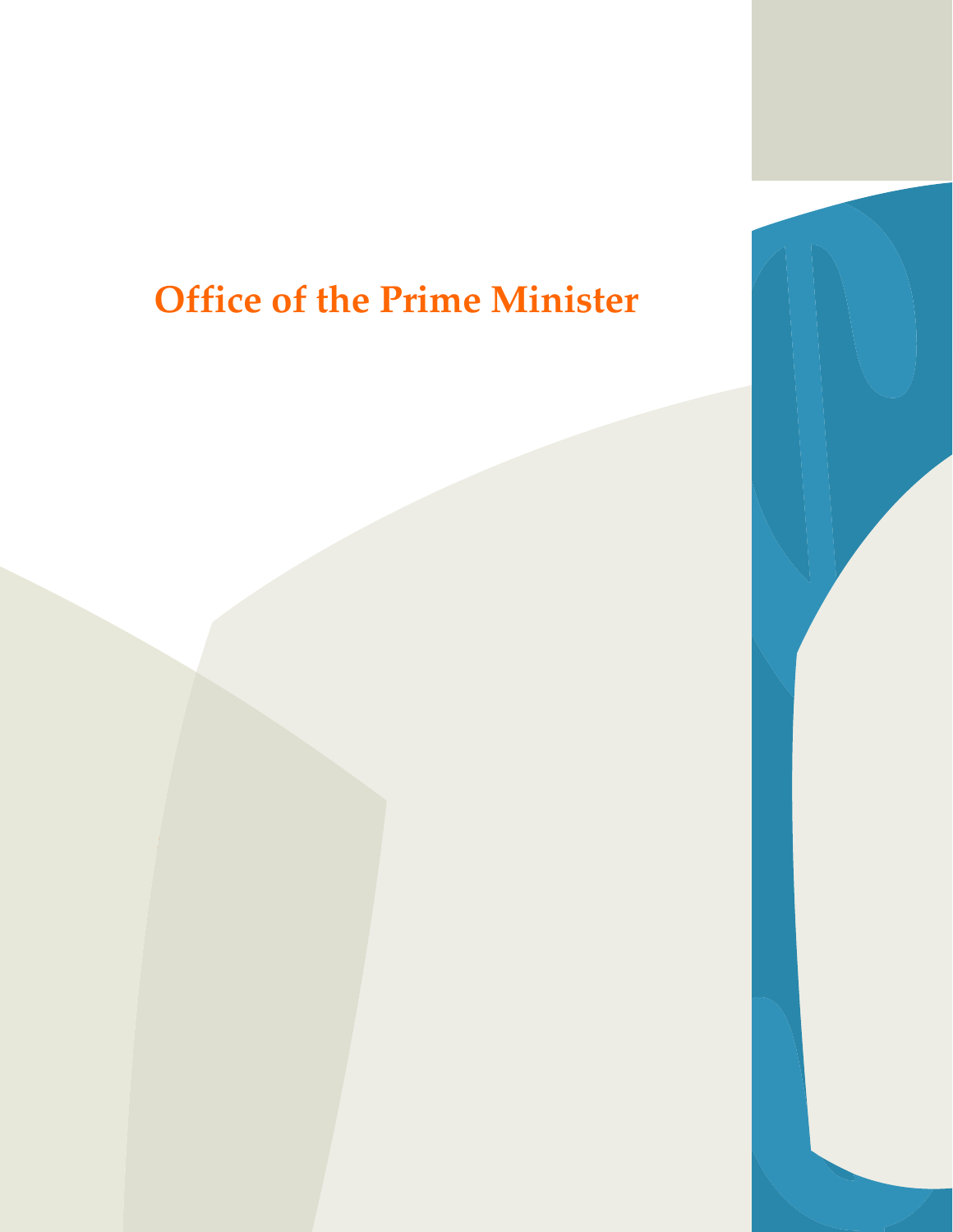### **EXECUTIVE SUMMARY**

The year 2008 marked the 15<sup>th</sup> anniversary of local government in Malta. On the experience of past fifteen years it was deemed necessary to review the local government legislation as well as current policies and processes in order to address present and future needs. The major highlight with respect to local government during 2008 was the launch of the Local Government Reform process that consisted of a consultation process involving all stakeholders. The consultation process included meetings with all the 68 Local Councils, government departments, authorities and agencies, non government organizations, as well as other stakeholders, including the general public. The end of the consultation process was marked by a week long series of activities that involved both Council members as well as citizen participation. Use of a website, e-mail address, freephone as well as mail shot in all households was used to reach all citizens. These measures also helped in putting local government high on the national agenda.

As a result of the consultation process, it was deemed necessary to implement certain measures without the need to await the finalization of the reform process. The new policies implemented during 2008 were: Twinning Policy, Vacant Sites Policy and Publication of Tenders Policy.

Central government direct and indirect financing to Local Councils (including the allocation of government and IPSL workers) for financial year 2008/09 was of €30.9m (Lm13.26m). Central government also assisted both the Local Councils Association (LCA) and the Association of Local Council Executive Secretaries (ASKLM), the former with a financial allocation of EUR 69,882 and the latter with an annual financial allocation of EUR 9,318. In addition, the LCA is provided also with the services of a former PBS worker and a Department for Local Government (DLG) employee, whereas a public officer was detailed with the LCA in the position of Committee of the Regions liaison officer.

In 2008 the DLG embarked also on an intensive training programme for Council member and staff, as well as DLG staff. A training programme for newly elected Councillors was organised in conjunction with the LCA, whereas training was also organised for DLG and Council staff on data protection, Customer Relations and the proper use of Maltese in Council publications.

New initiatives during 2008 included the introduction of waste separation from households with government assistance for the payment of the additional waste separation trips, the introduction of a new department website that would also include links to all Local Council websites, assistance through the MEUSAC Funding Unit to Local Councils in the preparation and submission of EU project proposals, the introduction of a Cultural Events Scheme whereby successful Councils would be given financial grant to finance part of the expenses, as well as the facilitation to Councils to promote on a weekly basis in a local newspaper past and future events organised by them within their localities.

The envisaged actions for 2009 are: drastic amendments to the local government legislation, the introduction of a Local Government Policy, the restructuring of the DLG, a new funding mechanism to Local Councils, the strengthening of resources within DLG for more efficient monitoring of Local Council functions, and the strengthening of cooperation between central government authorities and local government.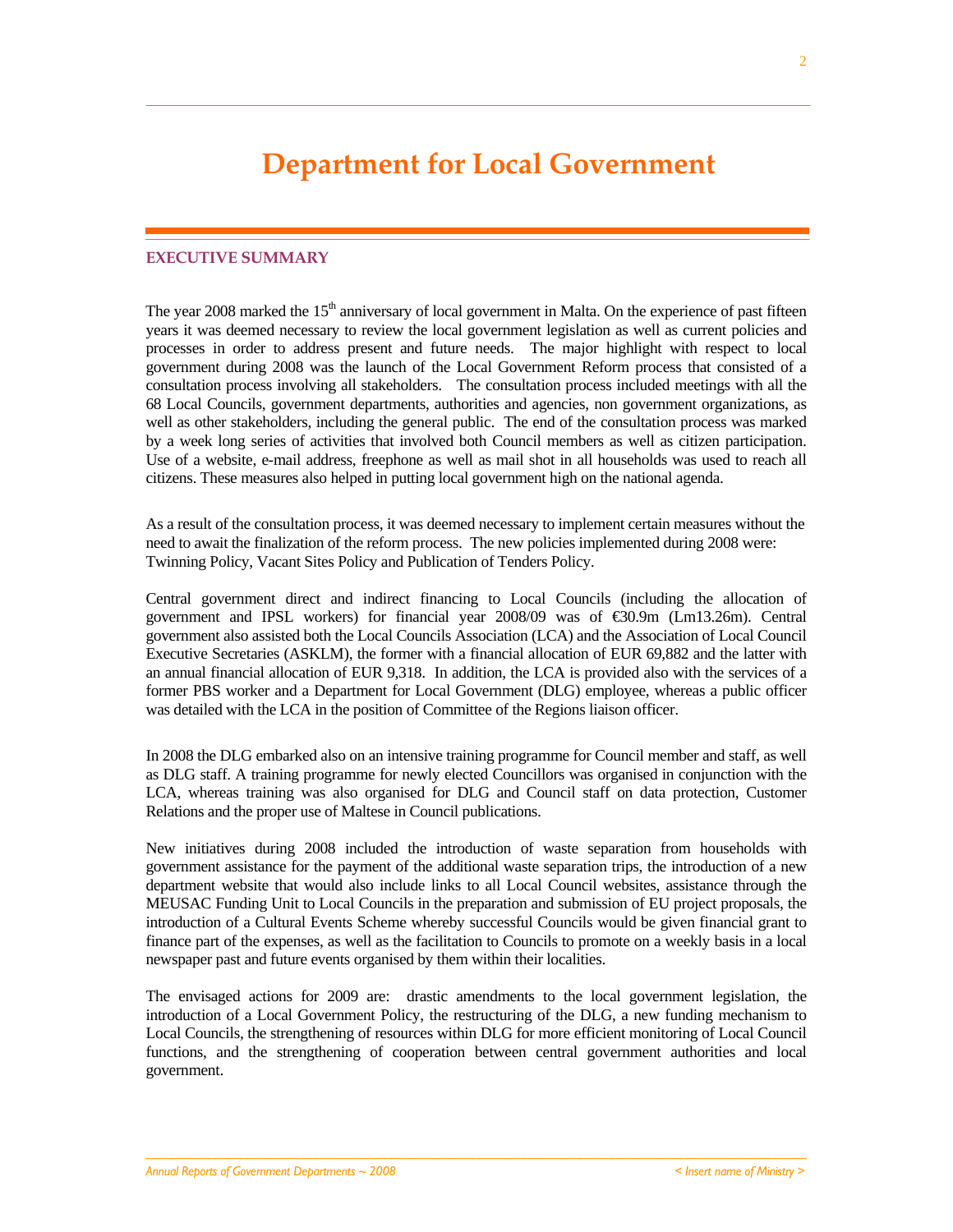# **LOCAL GOVERNMENT REFORM**

The year 2008 marked the  $15<sup>th</sup>$  anniversary of local government in Malta. On the experience of past fifteen years it was deemed necessary to review both the local government legislative framework as well as the current processes in order to address present and future needs. The major highlight with respect to local government during 2008, therefore, was the launch of the local government reform process that consisted of a consultation process involving all stakeholders.

The local government reform process was launched on 23 May 2008 by means of a Press Conference by the Prime Minister, attended by Mayors, Deputy Mayors and Executive Secretaries. In his speech, the Prime Minister highlighted several local government issues that needed to be addressed in the reform process, including a coordinated approach between central and local government authorities, sustainable development considerations in all local policies, transparency and accountability at local level, good governance, environmental considerations, citizen education and discipline, ongoing training for elected Local Councillors, Executive Secretaries and Council staff, maximization of EU membership.

The Prime Minister also made several questions to be addressed during the local government reform public consultation process. These were:

- How can the necessary balance between economic, social and environmental development be developed at local level;
- How can we ensure that today's development at local level will not prejudice our future children;
- What long term decisions are we making;
- How are we to ensure the highest standards of ethical behaviour by Mayors and Councillors;
- Are the current structures adequate both for today's and tomorrow's needs;
- What are our strengths in order to build on them;
- Where do we need to change; what kind of training and preparation do local elected councillors have;
- How can Councils work together in order to obtain better results;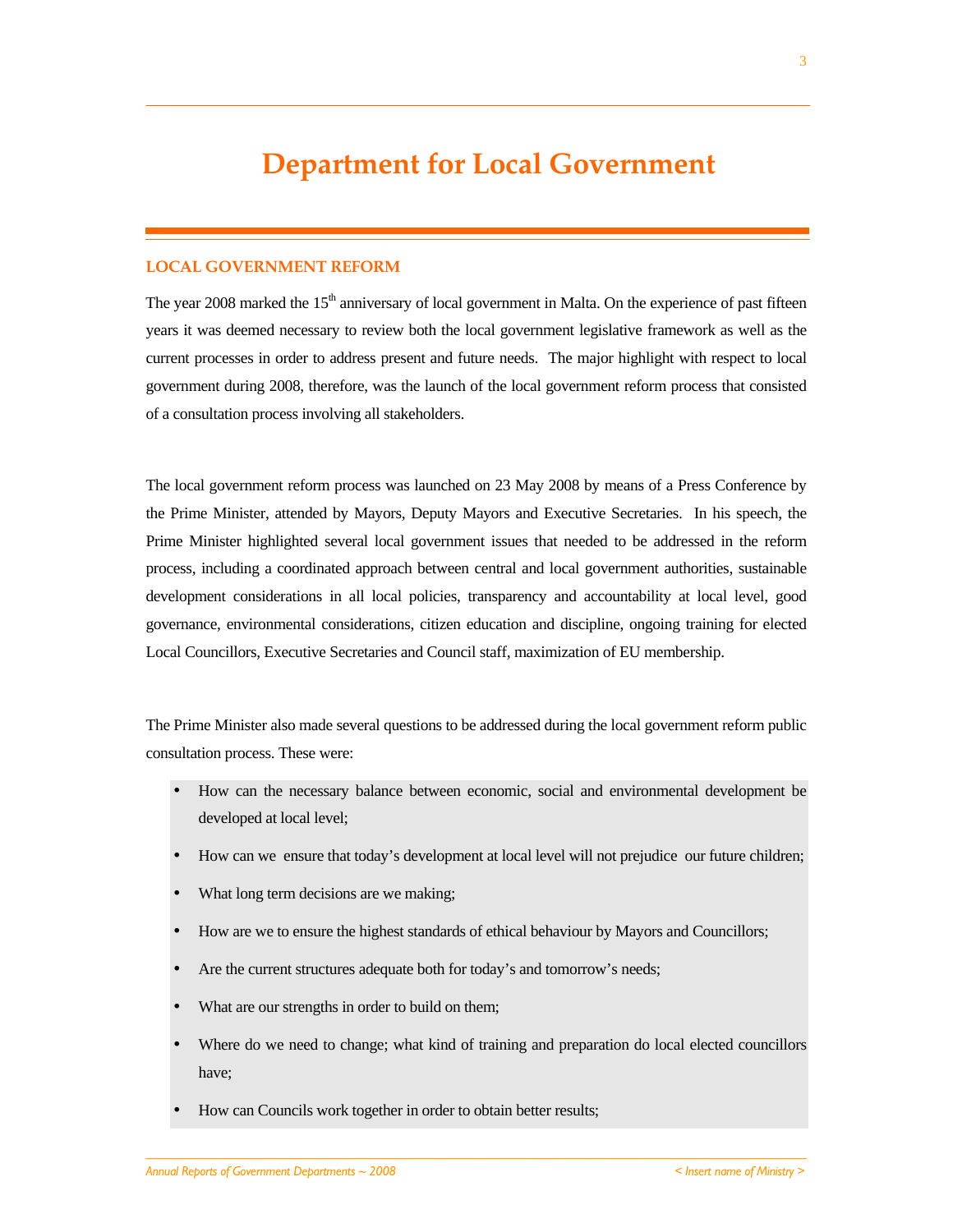- How can there be better coordination between central government and local government;
- What is our local government vision for 2015.

A small Reform Unit was also set up to attend all consultation meetings, take notes and compile all comments and suggestions received. The Reform Unit also took note of the complaints received and took action to forward the complaints to the competent authorities, giving feedback to the complainant. At the end of the consultation process, a report comprising all the recommendations received.

## **INFORMATION CAMPAIGN**

The local government reform process started off with the launch of a website http://www.kunsillilokali2015.gov.mt, freephone and e-mail facilities so that the general public would be in a position to given their comments and suggestions. A new logo was also launched to signify government's vision for the Local Government Reform in line with its stated objective to achieve excellence in several areas by 2015. A questionnaire was later on posted to all households, which resulted in around 3,000 written proposals. These measures also helped in putting local government high on the national agenda.

#### **CONSULTATION PROCESS**

The first phase of consultations was held with Local Council members, Executive Secretaries and staff. Meetings were held with in all the 68 Local Councils in Malta and Gozo, where all Council members, Executive Secretaries and staff had the opportunity to give their recommendations for improving the functions and operations of local government.

The second phase consisted of a series of consultation with government agencies, corporations and authorities. These included the Malta Environment and Planning Authority (MEPA), Enemalta, Water Services Corporation), non-government organizations (NGOs), as well as people from various sectors of society (such as people in old homes and school children). In addition, consultations were also held with the general public. Consultation meetings were held in Rabat (Malta), Marsaskala and Marsalforn (Gozo), where the public participated fully and had the opportunity to give their comments and recommendations. The consultation process came to a close in November 2008.

All the comments and recommendations were recorded by the Reform Unit and compiled for eventual evaluation.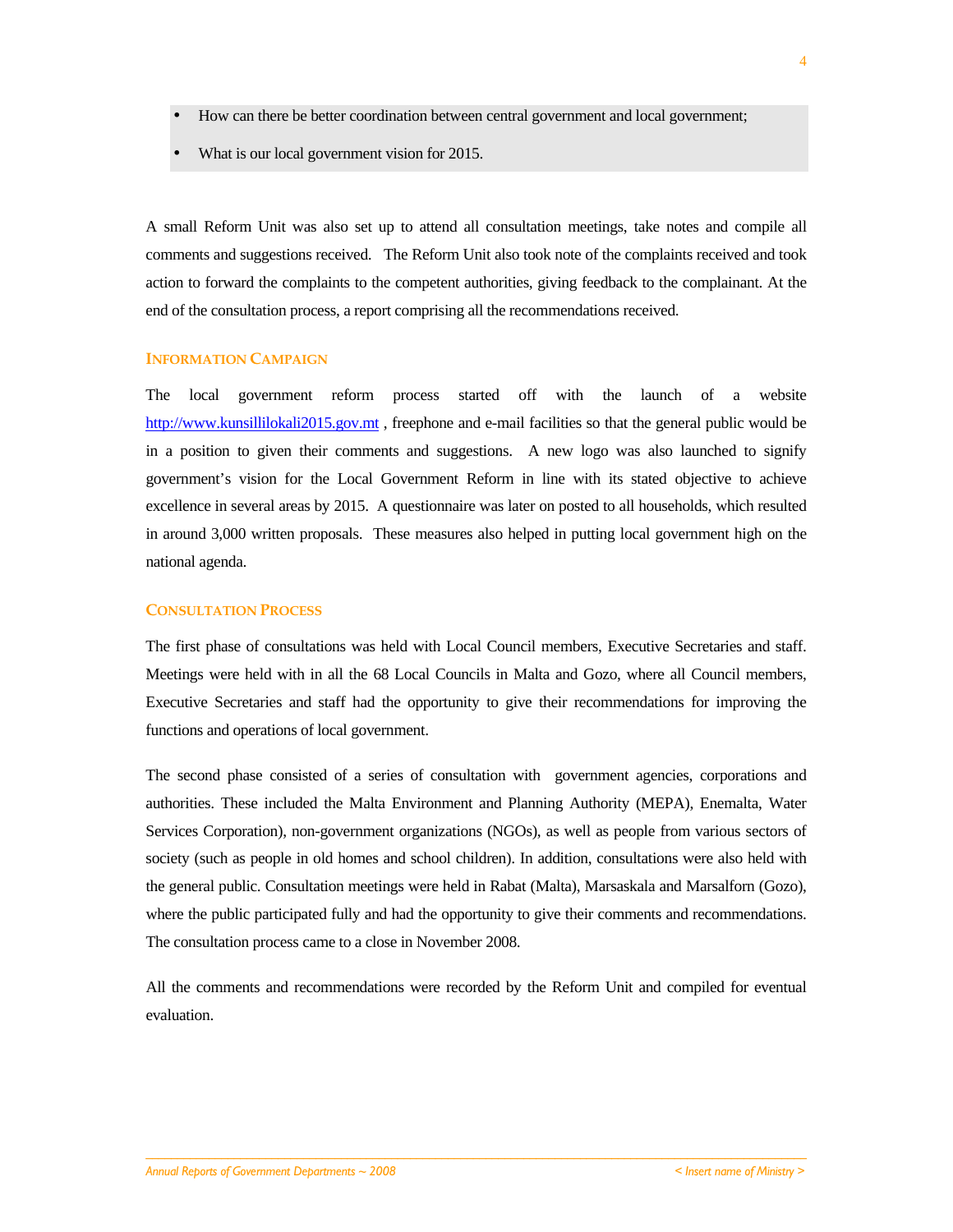#### **SEMINAR ON THE REFORM OF THE LOCAL ENFORCEMENT SYSTEM (LES)**

A one day seminar was organised jointly between the Parliamentary Secretariat for Public Dialogue and Information and the DLG in Gozo for local enforcement system (LES) stakeholders. These included: Chairmen of LES Joint Committees, Authorised Officers, Local Tribunal Registrars, Local Prosecutors, Local Warden Agencies, Members of the Board of Petitions, LES software maintenance providers, the General Workers Union (representing local wardens), the Local Councils Association and representatives from the Police and Malta Transport Authority. During this seminar, 3 workshops were held, each discussing a different theme, and the report of each workshop was presented at the close of the seminar in the presence of the Parliamentary Secretary for Public Dialogue and Information.

### **ACTIVITIES TO MARK THE 15TH ANNIVERSARY OF LOCAL GOVERNMENT IN MALTA**

In order to bring to an end the local government consultation process as well as in order to mark the fifteen years of local government in Malta, a steering committee was set up to plan a one week activities. The steering committee, chaired by the Private Secretary to the Prime Minister, comprised also representatives from the Secretariat of the Parliamentary Secretary for Public Consultation and Information, the DLG, and the Local Councils Association. The programme of activities, held in the first week of December, consisted of: planting of trees in Malta and in Gozo by all the Mayors, a roundtable discussion of key local government stakeholders on the subject of The Future of Local Government in Malta, a reception hosted by the Parliamentary Secretary for Public Consultation and Information to former Councillors and Executive Secretaries, blood donation by Mayors, Deputy Mayors and Councillors, activities organised jointly between several Local Councils and Primary Schools, courtesy visit by the Executive Committees of the LCA and ASKLM to the Prime Minister and the Parliamentary Secretary for Public Consultation and Information, a visit by the Prime Minister to the offices of the DLG, opening of a Gozo talent exhibition and public discussion in Gozo.

The activities came to an end with a march by all Council members from Floriana to St John's Co-Cathedral. The march was led by the band of the Armed Forces of Malta. A solemn mass celebrated by His Excellency the Archbishop of Malta was held at the Co-Cathedral, which was followed by a reception at the Auberge de Castille, hosted by the Prime Minister.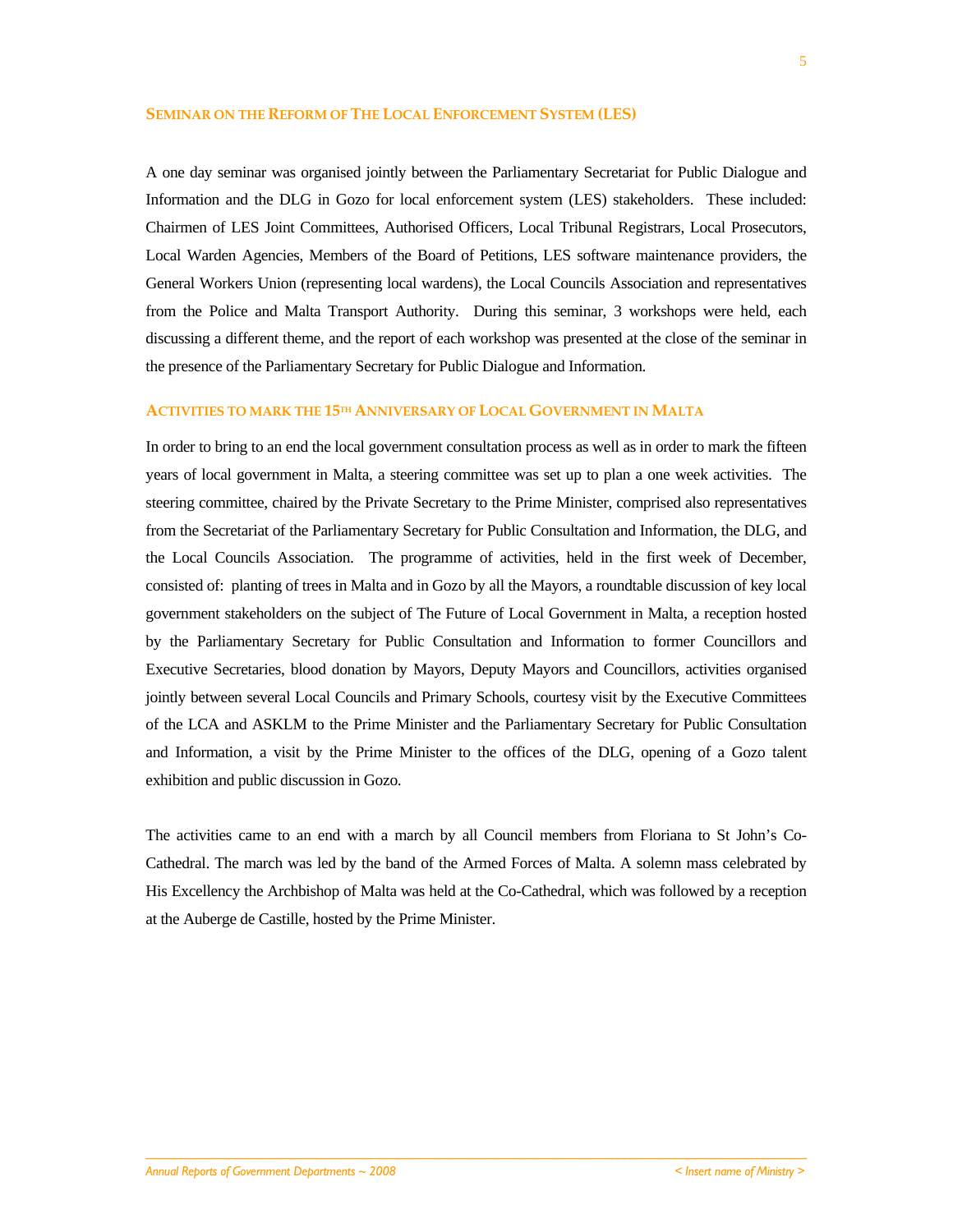# **NEW LOCAL GOVERNMENT POLICIES**

As a result of the consultation process, it was deemed necessary to implement certain measures without the need to await the finalization of the reform process. The new policies implemented during 2008 were the following.

### **TWINNING POLICY**

Following an intensive consultation process with key stakeholders, foremost being the LCA, a new Twinning Policy was issued in June 2008. This new policy provides clear guidelines, such as definitions as well as procedural modalities with respect to Twinning objectives, the submission of a Twinning Work Plan at the start of the arrangement and the submission of an annual report, as well as financial obligations.

### **VACANT SITES POLICY**

A new policy document was issued during 2008 (substituting the original one) that establishes the action to be taken by Local Councils in order to eliminate inconveniences caused by vacant sites. The policy document was issued after discussions were held with key stakeholders, including the Parliamentary Secretariat for Public Consultation and Information, MEPA and the LCA. The new policy guidelines are based on the need to address a serious environmental issue that is also a threat to the health and safety of citizens. The policy document addresses the issues of: cleanliness of the vacant sites, the specifications for the erection and alignment of a wall, and other specifications.

### **PUBLICATION OF TENDERS POLICY**

In September 2008 a new policy was established whereby in line with the basic competition rules, Local Councils were instructed to forward all calls for tenders and quotations for publication in a local daily newspaper chosen by the Department. The newspaper was the one that offered the most advantageous package chosen following a call for quotations.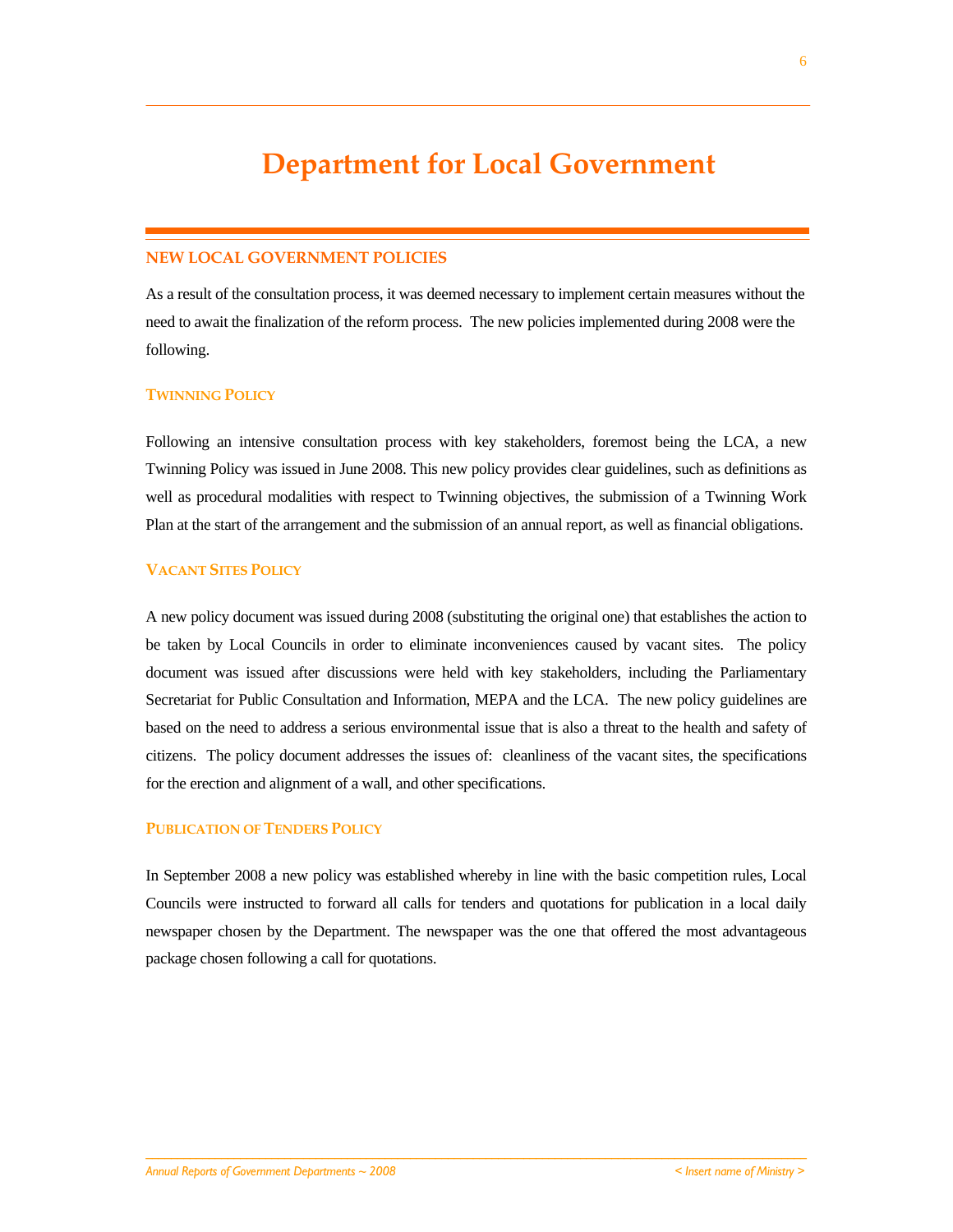#### **LOCAL GOVERNMENT FINANCE**

#### **LOCAL COUNCIL FINANCING**

The central government financial allocation to Local Councils for financial year 2008/2009 amounts to EUR 28.01 million. Central government also assists local councils through the assignment of IPSL workers (currently amounting to 136 workers) as well as Ministry for Resources and Rural Affairs workers (amounting to 40 workers) to all Malta Councils as well as 34 public officials (formerly detailed with Water Services Corporation in Gozo) assigned to Gozo Local Councils, for a total of 210 workers. The salaries of these workers amount to approximately EUR 2.88 million. Thus, central government's financial contribution to local government, both direct and indirect funds amount to EUR 30.89 million.

The Department for Local Government (DLG) provides assistance to the Local Councils Association (LCA) and to the Association of Local Council Executive Secretaries (ASKLM) as part of government's commitment to assist both associations. The LCA is given an annual financial allocation of EUR 69,882 whereas the ASKLM is given an annual financial allocation of EUR 9,318. In addition, the LCA is provided with the services of a former PBS worker and a DLG worker, whereas a public officer has been detailed with the LCA in the position of Committee of the Regions liaison officer. The DLG also sponsored part of the expenses incurred by the LCA for its participation during the European Open Days for the amount of EUR 2,500. Central government has, therefore, provided indirect financially assistance to the LCA for the amount of EUR 44,500. Central government's assistance to the both associations in both direct and indirect financial allocation amounts to approximately EUR 123,700. Thus, the total amount of direct and indirect central government funding for the functions and operations of local government is of approximately EUR 31.01 million.

The DLG is responsible for the allocation of central government's subvention to councils. The table below illustrates the direct and indirect financial allocation to Local Councils since the setting up of Local Councils in 1994.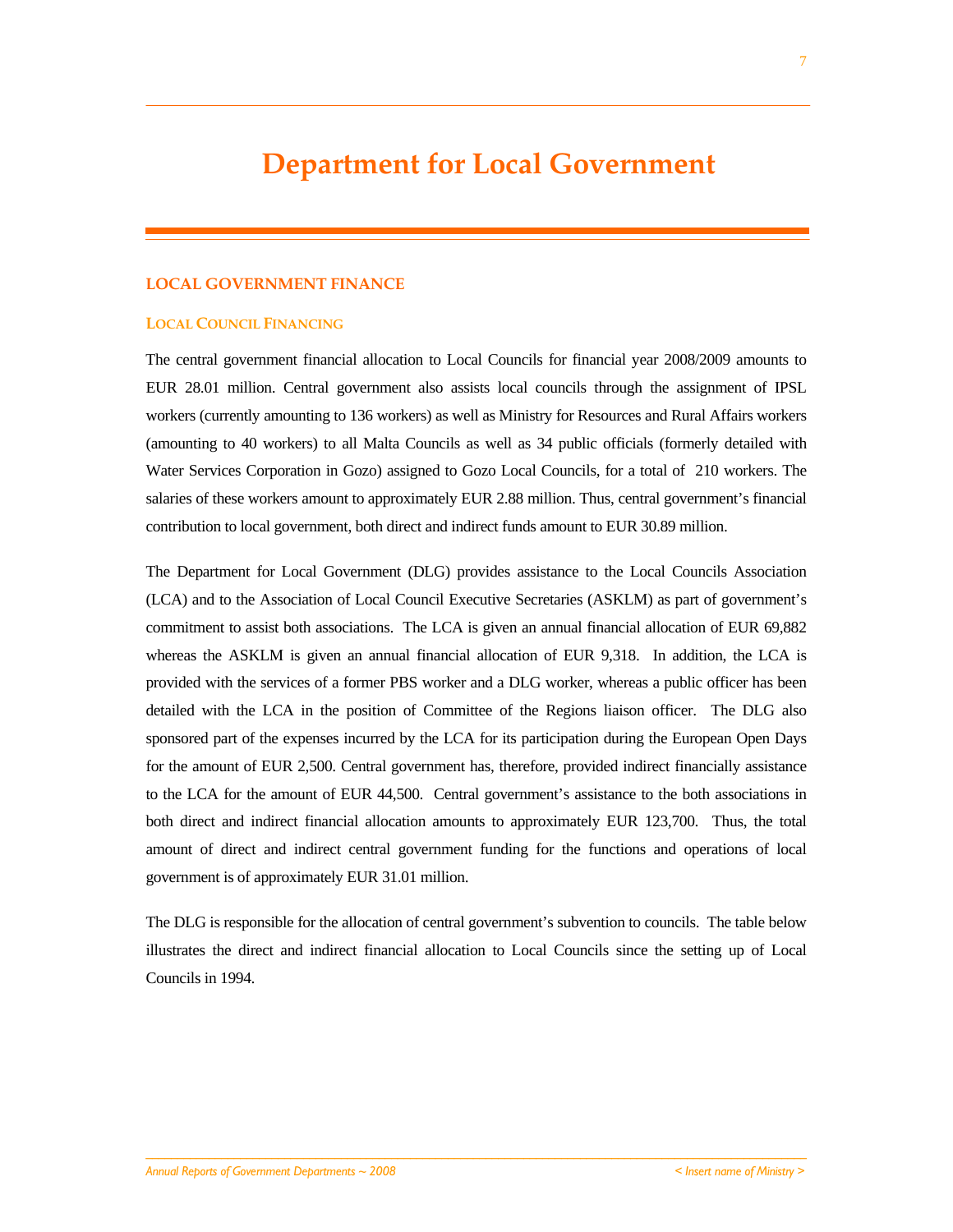| Direct and Indirect Financial Allocation to Local Councils by central govt.<br>$1994 - 2008$ |                                                              |        |                                                                                                                                   |       |                                                                                 |       |                                                                  |        |  |  |  |  |
|----------------------------------------------------------------------------------------------|--------------------------------------------------------------|--------|-----------------------------------------------------------------------------------------------------------------------------------|-------|---------------------------------------------------------------------------------|-------|------------------------------------------------------------------|--------|--|--|--|--|
| <b>Financial</b><br>Year                                                                     | <b>Direct Financial</b><br><b>Allocation</b><br>(in million) |        | Salaries of<br>Government<br>employees<br>and <b>IPSL</b><br>workers<br>seconded with<br>Local<br><b>Councils</b><br>(in million) |       | <b>Funds for</b><br><b>Special</b><br><b>Needs</b><br>1994-2000<br>(in million) |       | <b>Total funds from</b><br>central<br>Government<br>(in million) |        |  |  |  |  |
|                                                                                              | Lm                                                           | Euro   | Lm                                                                                                                                | Euro  | Lm                                                                              | Euro  | Lm                                                               | Euro   |  |  |  |  |
| 1994-1995                                                                                    | 4.50                                                         | 10.48  | 0.00                                                                                                                              | 0.00  | 0.03                                                                            | 0.07  | 4.53                                                             | 10.55  |  |  |  |  |
| 1995-1996                                                                                    | 6.30                                                         | 14.68  | 0.00                                                                                                                              | 0.00  | 1.27                                                                            | 2.96  | 7.57                                                             | 17.63  |  |  |  |  |
| 1996-1997                                                                                    | 7.25                                                         | 16.89  | 0.00                                                                                                                              | 0.00  | 2.50                                                                            | 5.82  | 9.75                                                             | 22.71  |  |  |  |  |
| 1997-1998                                                                                    | 6.25                                                         | 14.56  | 0.00                                                                                                                              | 0.00  | 2.50                                                                            | 5.82  | 8.75                                                             | 20.38  |  |  |  |  |
| 1998-1999                                                                                    | 5.83                                                         | 13.58  | 0.00                                                                                                                              | 0.00  | 2.50                                                                            | 5.82  | 8.33                                                             | 19.40  |  |  |  |  |
| 1999-2000                                                                                    | 6.50                                                         | 15.14  | 0.00                                                                                                                              | 0.00  | 2.50                                                                            | 5.82  | 9.00                                                             | 20.96  |  |  |  |  |
| 2000-2001                                                                                    | 9.67                                                         | 22.53  | 0.00                                                                                                                              | 0.00  | 0.00                                                                            | 0.00  | 9.67                                                             | 22.53  |  |  |  |  |
| 2001-2002                                                                                    | 10.24                                                        | 23.85  | 0.00                                                                                                                              | 0.00  | 0.00                                                                            | 0.00  | 10.24                                                            | 23.85  |  |  |  |  |
| 2002-2003                                                                                    | 10.54                                                        | 24.55  | 0.00                                                                                                                              | 0.00  | 0.00                                                                            | 0.00  | 10.54                                                            | 24.55  |  |  |  |  |
| 2003-2004                                                                                    | 10.70                                                        | 24.93  | 0.00                                                                                                                              | 0.00  | 0.00                                                                            | 0.00  | 10.70                                                            | 24.93  |  |  |  |  |
| 2004-2005                                                                                    | 10.69                                                        | 24.91  | 0.60                                                                                                                              | 1.40  | 0.00                                                                            | 0.00  | 11.30                                                            | 26.33  |  |  |  |  |
| 2005-2006                                                                                    | 10.20                                                        | 23.76  | 1.14                                                                                                                              | 2.66  | 0.00                                                                            | 0.00  | 11.34                                                            | 26.42  |  |  |  |  |
| 2006-2007                                                                                    | 10.25                                                        | 23.88  | 1.20                                                                                                                              | 2.80  | 0.00                                                                            | 0.00  | 11.45                                                            | 26.67  |  |  |  |  |
| 2007-2008                                                                                    | 10.27                                                        | 23.93  | 1.24                                                                                                                              | 2.88  | 0.00                                                                            | 0.00  | 11.51                                                            | 26.81  |  |  |  |  |
| 2008-2009                                                                                    | 12.02                                                        | 28.01  | 1.24                                                                                                                              | 2.88  | 0.00                                                                            | 0.00  | 13.26                                                            | 30.89  |  |  |  |  |
| <b>Total</b>                                                                                 | 131.23                                                       | 305.69 | 4.18                                                                                                                              | 12.61 | 11.30                                                                           | 26.32 | 147.94                                                           | 344.61 |  |  |  |  |

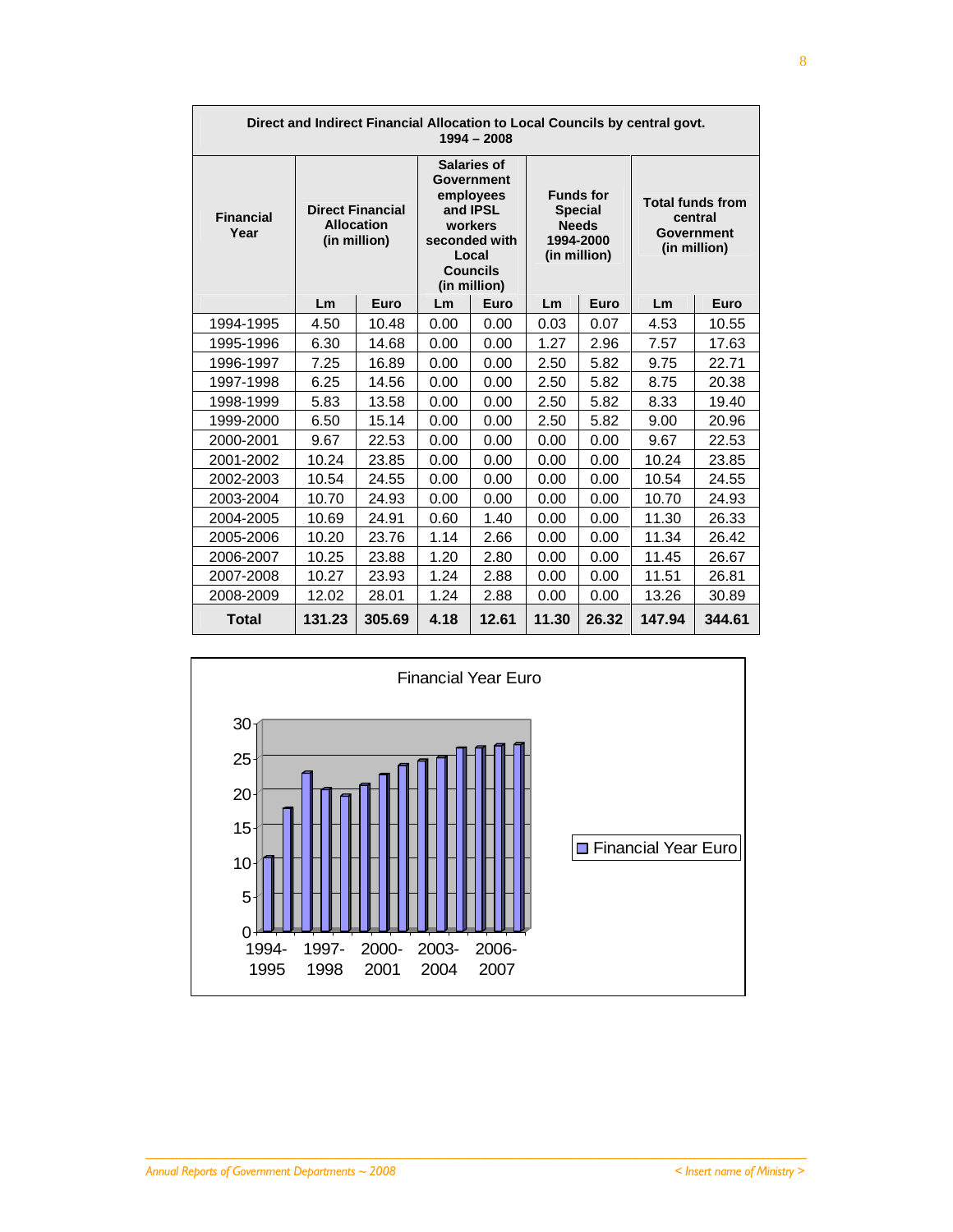### **HUMAN RESOURCES – MAJOR ACTIVITIES**

#### **TRAINING AND SPONSORSHIP OF DLG EMPLOYEES**

During 2008, DLG employees were given training in specific areas. These included training in Customer Relations, Data Protection and training on Proper Use of the Maltese Language in Official Documentation. This training was organised in collaboration with the Staff Development Organisation (SDO), the Operations and Programme Implementation Directorate within the Office of the Prime Minister and the *Kunsill Nazzjonali ta' l-Ilsien Malti* (National Council for the Maltese Language), respectively.

The DLG also benefited from work placement of students undergoing tertiary education. During 2008 a University of Malta student reading for a BA (Hons) in Social Policy and a French language student carried out a work placement at the department for a number of weeks.

In line with the DLG's commitment towards developing human capital through further education, during this period two DLG employees successfully terminated their tertiary education, one in Bachelor of Arts (Hons) studies from the University of Malta and another in Master of Science (Human & Personal Development) from the University of Leicester.

### **TRAINING FOR LOCAL COUNCILLORS**

In October and November the DLG organised a structured training programme for Local Councillors who were elected during the 2008 Local Elections. The course was organised both in Malta and in Gozo and a total of 30 Councillors participated in both courses. Several Mayors also participated in this training programme. The modules included: The Local Councils Act including subsidiary legislation on financial and audit regulations and the Standing Orders, the Role of the Local Councillor, as well as interpersonal skills such as Teamwork and Leadership skills. A certificate of attendance was presented to participants by the Parliamentary Secretary Dr Chris Said at the end of the training programme.

#### **TRAINING FOR LOCAL COUNCIL EXECUTIVE SECRETARIES**

During the year under review, the DLG organised two training seminars for Local Council Executive Secretaries. These were: Seminar on Data Protection (organised in collaboration with the Operations and Programme Implementation Directorate within the Office of the Prime Minister) and another seminar on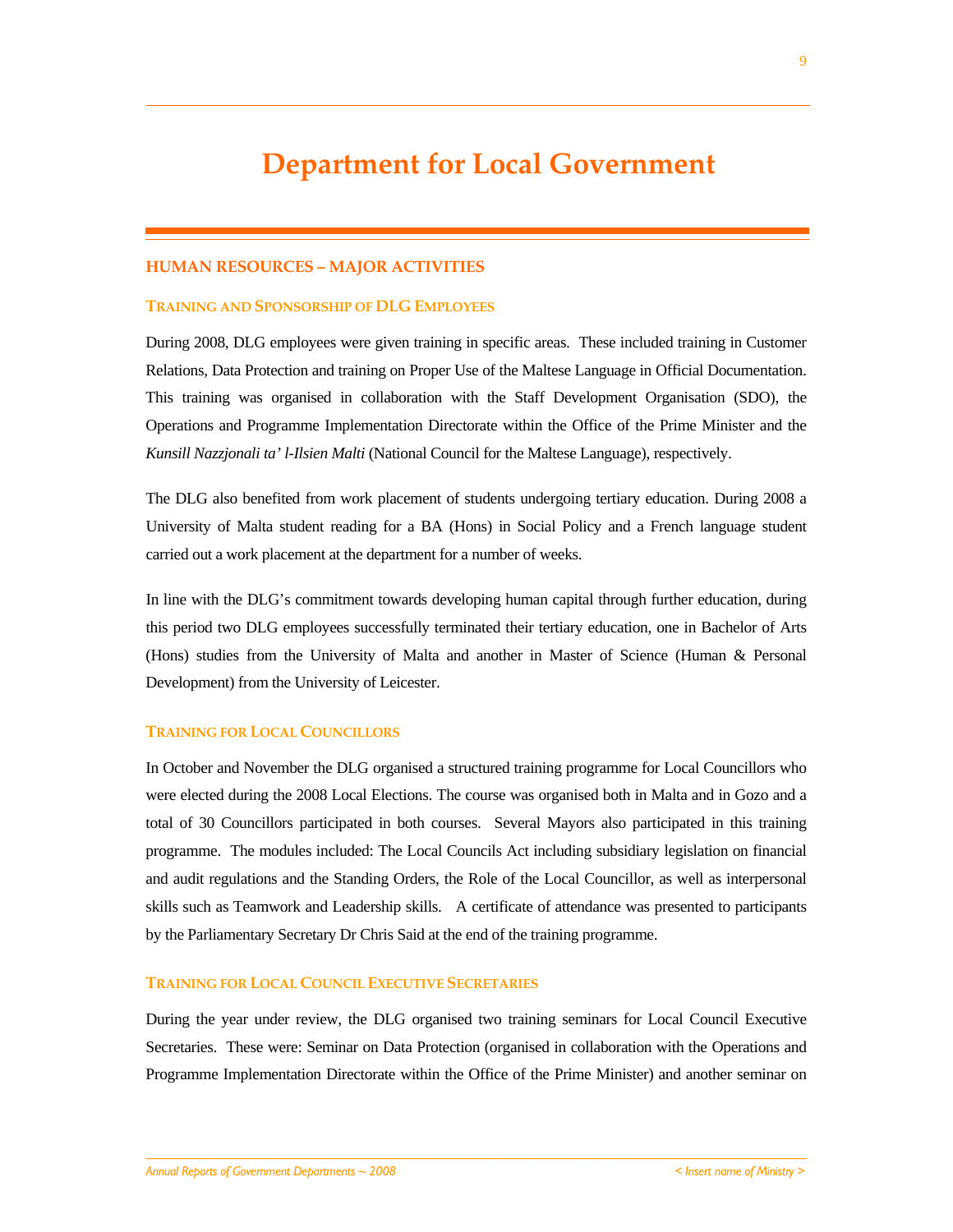Proper Use of the Maltese Language in Official Documentation organised in collaboration with the National Council for the Maltese Language.

### **TRAINING FOR LOCAL COUNCIL EMPLOYEES**

For the first time ever, the DLG also embarked on training for Local Council employees in its endeavour to strengthen and improve the competences of employees at local government level. A training course on Customer Relations was organised for Council employees dealing with customer care. Participation at this course was high. In fact, around 70 Council employees (representing 50% of all Council employees) participated in this highly interactive course facilitated by trainers provided by the SDO. A certificate of attendance was presented to participants at the end of the training programme.

# **LOCAL DEVOLUTION ACTIVITIES**

### **DELEGATION OF LOCAL ENFORCEMENT**

During 2008, the local enforcement system (LES) was extended to all localities within Malta and Gozo. This was done following extensive discussions between all parties that finally led to the Marsa, Birzebbuga and Gudja Local Councils accepting the delegation of local enforcement (that is, the delegation of local enforcement through Local Wardens).

### **DEVOLUTION OF PUBLIC PROPERTY**

During 2008, the Devolution Unit with the DLG was instrumental in the realization of the formal agreements for the devolution of government owned property to eight Local Councils. The devolution agreements were the following: playing field and recreational area to the Santa Lucija Local Council, playing field, community hall and civic centre to the Fontana Local Council, site for administrative offices to the Msida Local Council, site for administrative offices, playground, public garden and parking space to the Hamrun Local Council, recreational area to the Floriana Local Council, public garden to tile Birgu Local Council, premises to be used as a cultural centre to the Zejtun Local Council, and public convenience to the Santa Venera Local Council.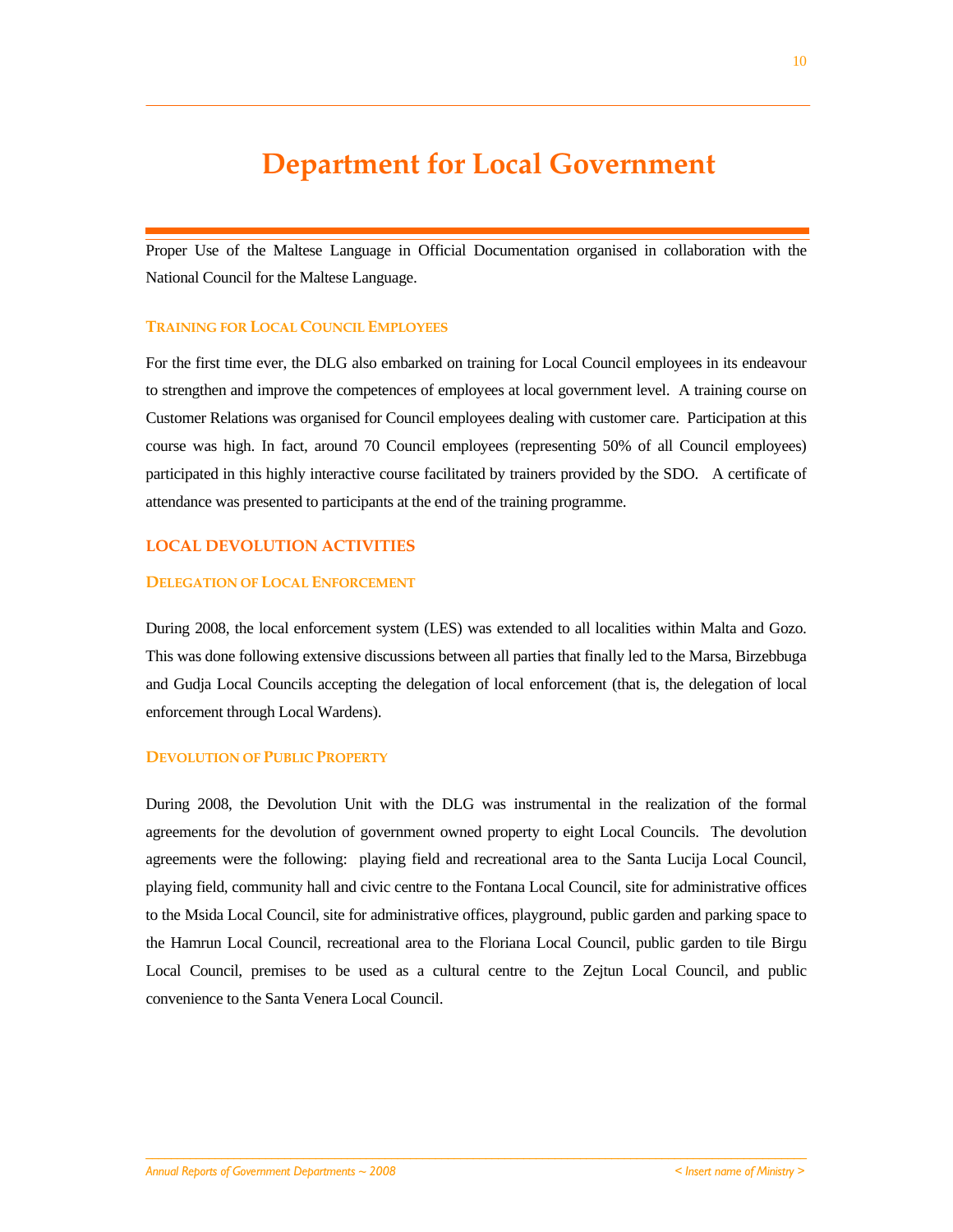#### **DEVOLUTION OF PUBLIC LIBRARIES**

The year under review also saw the addition of devolution of public libraries to Local Councils. During 2008, 3 more Councils undertook to assume the devolution of administration of branch libraries. These were the Pembroke, Kalkara and Tarxien Local Councils. Today, there are 47 Councils that have assumed this responsibility of the administration of local libraries (6 Regional Libraries and 41 Branch Libraries).

### **LOCAL ENFORCEMENT**

#### **LOCAL ENFORCEMENT SYSTEM (LES)**

All the 68 Local Councils in Malta and Gozo now form part of the local enforcement system (LES). The DLG is responsible to oversee that the system works as flawlessly as possible. As part of its oversight, the department offers a customer care service with respect to LES issues. As part of the local government reform process, the LES system is also under review. Proposals have been put forward by the DLG to regulate the Local Tribunal sittings, including the establishing of clear roles and responsibilities of the Authorised Officer and Tribunal Registrar. An online payment service of contraventions is also available on the following webpage http://www.gov.mt/frame.asp?l=1&url=http://www.les.gov.mt

### **BOARD OF PETITIONS**

The introduction of the Petitions Board in January 2006 has been instrumental in easing citizen frustrations brought about by erroneous issue of notices of contraventions. In addition, the Board of Petitions is also empowered to waive contraventions when it is satisfied that it should do so on humanitarian grounds. Since its inception till end of November 2008, the Registry, Board of Petitions (which is administered by the DLG) has received 35,203 petitions, ie an average of 977 petitions per month. In view of the ever increasing volume of work as well as the addition of staff within the Registry, during 2008 office space was made available on one floor and additional IT and other office furniture bought. This was made possible in view of cost cutting measures adopted by the DLG in other items of expenditure.

The table below gives a breakdown of petitions received and their status as at end of year 2008.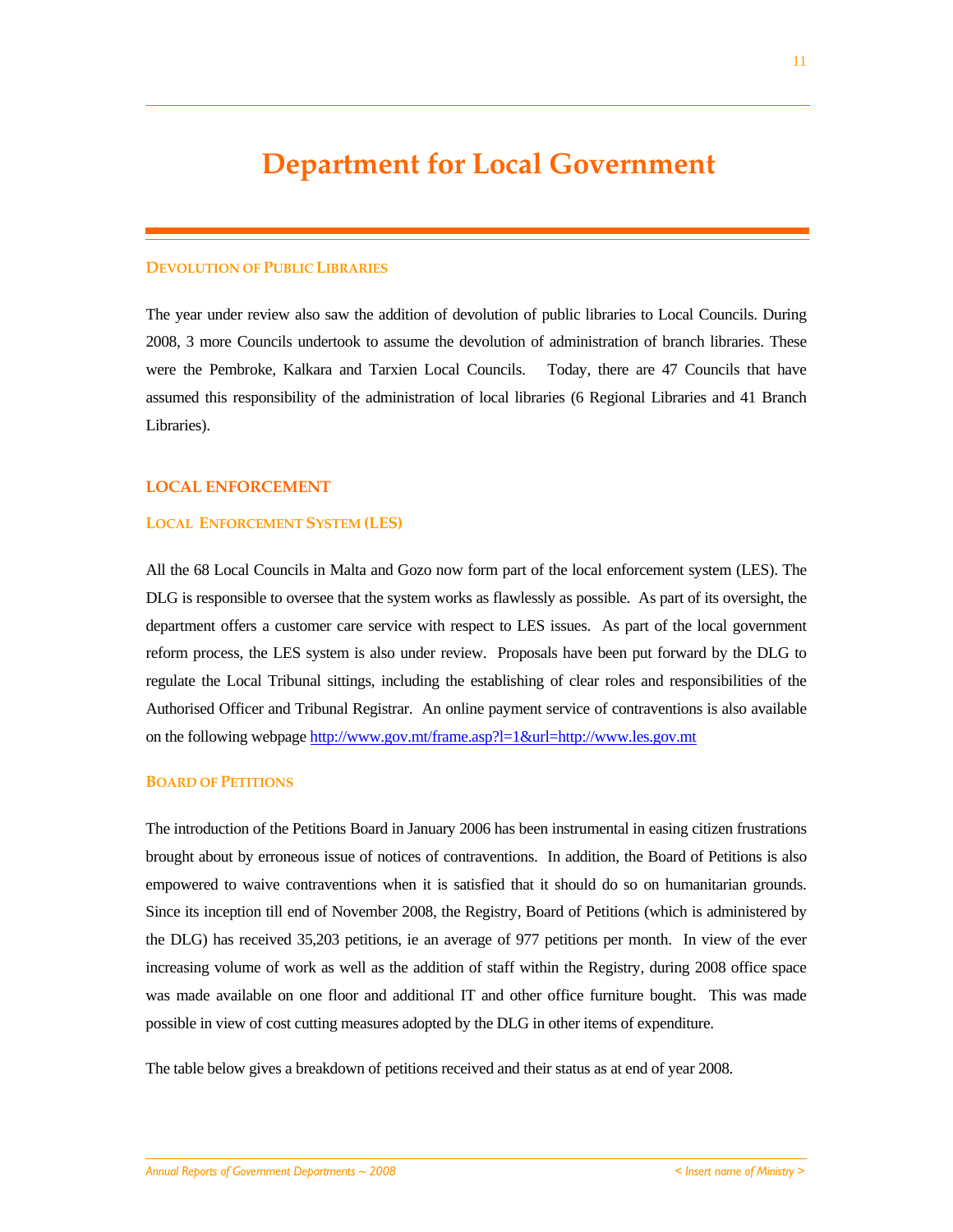|                | <b>Status</b>             | 2006  | 2007   | 2008   | <b>Total</b> | $%$ of<br><b>Petitions</b><br>considered |
|----------------|---------------------------|-------|--------|--------|--------------|------------------------------------------|
| $\mathbf{1}$   | Accepted                  | 4,001 | 5,361  | 2,100  | 11,462       | 53.8%                                    |
| $\overline{2}$ | Partially accepted        | 257   | 51     | 3      | 311          | 1.5%                                     |
| 3              | Refused                   | 2,617 | 3,620  | 2,997  | 9,234        | 43.4%                                    |
| $\overline{4}$ | Abstained                 | 160   | 23     | 12     | 195          | 0.9%                                     |
| 5              | Cancelled / others        | 16    | 21     | 54     | 91           | 0.4%                                     |
| 6              | <b>Decided Petitions</b>  | 7,051 | 9,076  | 5,166  | 21,293       | 100%                                     |
|                |                           |       |        |        |              | $\%$<br>of Petitions<br>Received         |
| 6              | <b>Decided Petitions</b>  | 7,051 | 9,076  | 5,166  | 21,293       | 60%                                      |
| $\tau$         | Undecided petitions       | 815   | 2,841  | 10,254 | 13,910       | 40%                                      |
| 8              | <b>Petitions Received</b> | 7,866 | 11,917 | 15,420 | 35,203       | 100%                                     |

# **MONITORING OF LOCAL COUNCILS**

# **MONITORING OF LOCAL COUNCILS AND ACTION TAKEN**

The Monitoring Unit with the DLG, notwithstanding the lack of resources, continued with its efforts to monitor local councils' functions and operations, in particular in order to ensure the submission of statutory documents, such as the Annual Budget, the Business Plan and the Quarterly Financial Reports. The Monitoring Unit also provides advice on the proper submission of financial estimates as well as on other financial queries.

Monitoring is done by scrutinising Council minutes of meetings, Schedule of Payments, as well as investigating allegations of irregularities by council members or council employees. As a result of investigations carried out during 2008, several Councils had payments withheld from their financial allocation until statutory documents were submitted. In addition, punitive measures were taken against several Councils for making illegal donations, through deductions from their financial allocation.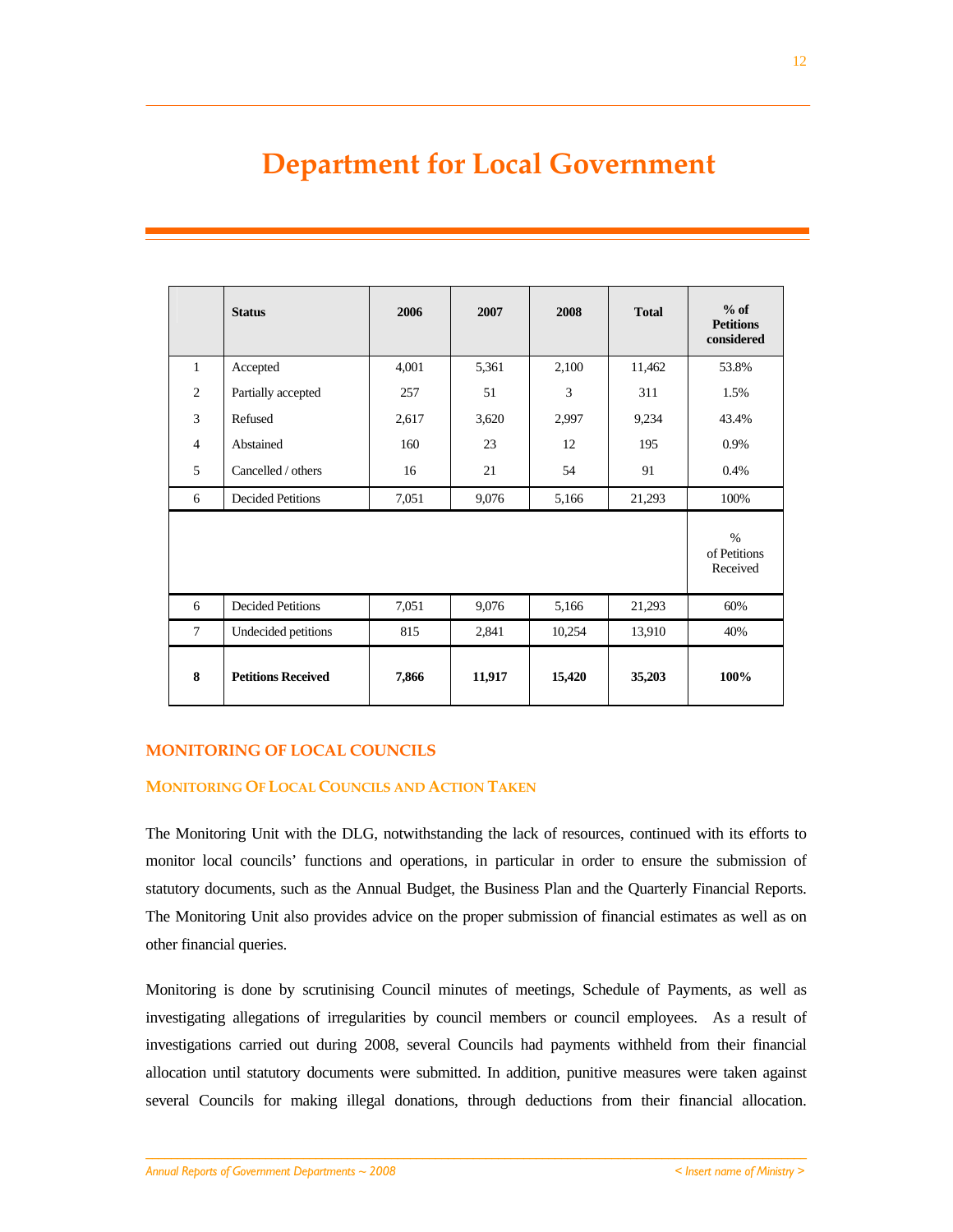Investigations carried out by the department with respect to familiar disclosure and pecuniary interest led to both cases being forwarded to the Police for further investigation and eventual prosecution. In another case, the department gave its recommendation to the minister for the approval of dismissal of a Council employee and in another two occasions interim audits were carried out to establish whether there were financial irregularities by council employees.

The Monitoring Unit also liaises closely with the National Audit Office, in particular with respect to action to be taken following the receipt of the Audit Reports and the replies by the Council to the local government auditors' Management Letter.

On the basis of its operational experience, the Monitoring Unit has also submitted extensive proposals with respect to financial reporting and budgeting as part of the local government reform process.

#### **RECOMMENDATIONS FOR NEW BUDGET AND QUARTERLY FINANCIAL REPORT TEMPLATES**

The Monitoring Unit has also carried out a review of existing Budget and Quarterly Financial Report templates, both templates being obligatory in terms of the Local Councils Financial Procedures. These templates had never been amended since their inclusion in the procedures in 1996, and the changes proposed by the Department are intended to render them in line with current practices, in particular with a view to cater for the accrual accounting system that is operated by Local Councils. The proposals were also made following extensive consultation with the National Audit Office and the Association of Local Council Executive Secretaries.

#### **LOCAL COUNCIL APPRAISAL**

#### **EFFICIENCY REPORTS**

The Department's Field Services Unit (FSU) carried out inspections in all localities in Malta and Gozo with respect to the statutory functions of road maintenance, street sweeping, street cleaning, upkeep of public conveniences, upkeep and maintenance of gardens, road signs and markings, and footways.

These inspections were compiled in 3 Efficiency Reports that were tabled in the House of Representatives. The reports included also a comparative study with the inspection reports carried out during the previous year. Whilst notable improvements were noted in several Councils, the same could not be reported for other Councils where the service efficiency did not improve. In the case of those Councils that no marked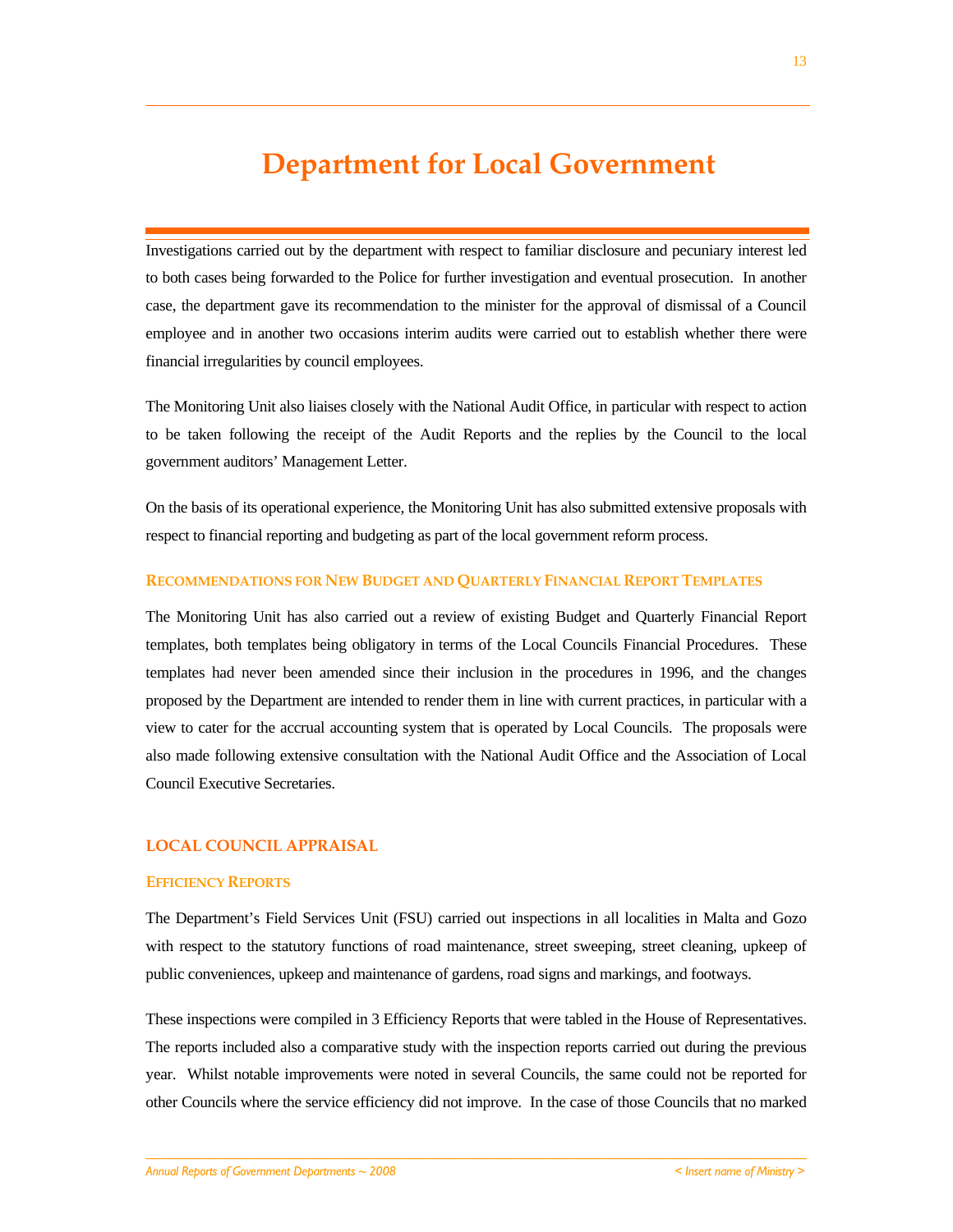improvement was noted, meetings were held between DLG officials and the Council to identify the major difficulties and offer assistance.

#### **UPDATING OF LOCAL COUNCILS ASSET INVENTORY**

The Department also carried out field surveys with respect to updating the local government assets in the localities of Hamrun, Iklin, Kalkara, Kirkop, Lija, Luqa, Marsa, Qormi, Floriana, Siggiewi, Birzebbugia, Bormla, Birkirkara, Santa Venera, Dingli, San Pawl il-Bahar, Mellieha, Msida, Zabbar, Marsaxlokk, Naxxar, Mellieha, Fontana, Xewkija, Nadur, Qala, San Lawrenz, Xaghra (G), and Zebburg (G). This data is required as part of the funding formula established in the Tenth Schedule to the Local Councils Act.

### **LOCAL GOVERNMENT LEGISLATION**

#### **LEGAL NOTICES**

During 2008, the Legal Section of the DLG was responsible for the preparation, vetting and publication of eleven (11) local government legal notices. These legal notices regulate: the inclusion of the Smart City as a zone excluded from the jurisdiction of local councils, amendments to the coat-of-arms of the Floriana locality, the coming into force of the power of Mayors to officiate during civil marriages, the inclusion of an NGO as an organization that can receive donations from Local Councils, the extension of the term of office of the current Local Councils Association executive body by one year, the publication of public property devolved to 8 Local Councils, the delegation of local enforcement to the Gudja, Marsa and Birzebbuga Local Councils (whereby all the 68 Local Councils now have been delegated local enforcement), and the dissolution of Mtarfa Local Council following official notice for persistent breaches of the Local Councils Act.

#### **APPROVAL OF NEW BYE-LAWS**

In 2008, 3 Councils submitted proposals for Bye-Laws that were approved by the minister. These were the following: the *Xatt is-Sajjieda* (San Giljan Local Council) Bye-Laws 2008 that regulate access to and the placement of boats on *Xatt is-Sajjieda* under conditions imposed by the Council; the Beverages in Glass Containers and Consumption of Alcohol in Public Places (San Giljan Local Council) Bye-Laws 2008 that regulate the carrying and consumption of alcohol in public places as well as scheduling the streets within San Giljan wherein no alcohol or beverages in glass containers shall be consumed; and the Use of Facilities (Santa Lucija Local Council) Bye-Laws 2008 that regulate the use of the 5-a-side football pitch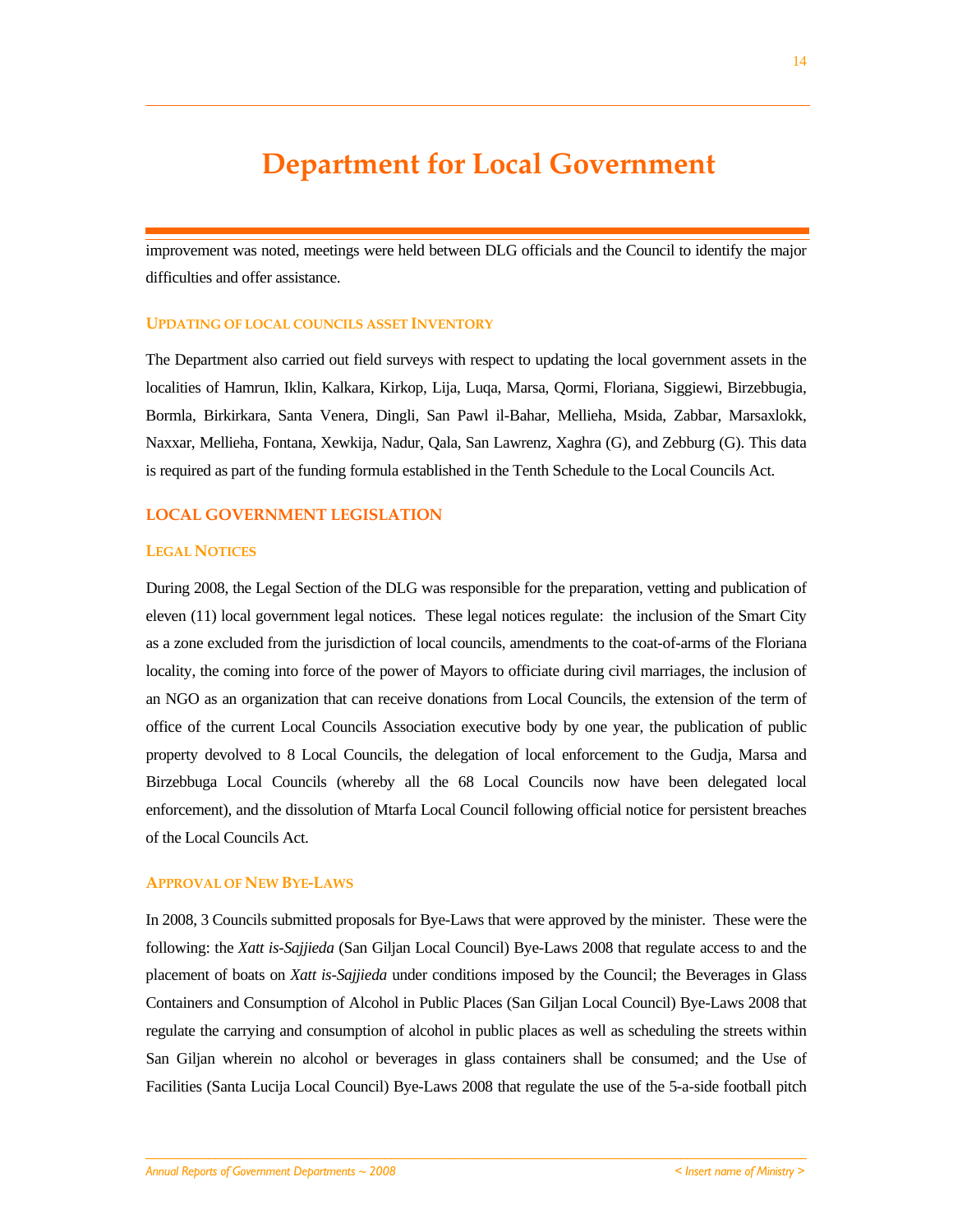or the display, placement or fixing of any advertisement on any wall or equipment in the said pitch which is under the responsibility of the Santa Lucija Local Council.

### **NEW INITIATIVES**

### **WASTE SEPARATION FROM HOUSEHOLDS**

In line with central government's national waste strategy, all the Local Councils have, since May 2008, started participating in the waste separation strategy. All Councils have contributed towards the distribution of free waste separation (grey) bags. In addition, they also undertook to include an additional waste collection service on Tuesdays for separated waste. Following discussions between the Ministry of Finance, the LCA, GRTU and the DLG, central government undertook to make good for the cost of the additional waste collection service until a new contract document for both organic and separated waste is issued.

#### **LOCAL GOVERNMENT WEBSITE**

On the initiative of the Parliamentary Secretariat for Public Consultation and Information, the DLG was involved in the coordination of the Local Government website that will also include links to all Local Councils' sub-websites. The general website, owned by the DLG, will be launched in January 2009.

#### **ASSISTANCE TO LOCAL COUNCILS BY MEUSAC**

In August 2008, the DLG issued a circular to all Councils informing them that the Funding Unit within MEUSAC (the Malta-EU Steering Action Committee) would be assisting those Councils that wished to avail themselves of EU programmes not forming par of the ERDF or the ESF. This service to Local Councils is free of charge.

#### **FACILITY TO LOCAL COUNCILS FOR FREE ADVERTISING**

In October 2008, the Department informed all Councils that agreement was made with a local newspaper to dedicate a full page to advertise local council activities. This gave an excellent opportunity to all Local Councils to advertise any forthcoming local events or past events organised by them.

#### **CULTURAL EVENTS SCHEME**

In December 2008, the DLG issued a circular to all Councils informing them of the launch of a new scheme to promote cultural events within their localities. The circular was accompanied by guidance notes (including eligibility criteria) and an application form. This scheme is one of the measures undertaken by central government for the development of "sustainable localities" by giving an incentive to those Councils that propose initiatives aiming at improving their localities' cultural heritage whilst promoting it to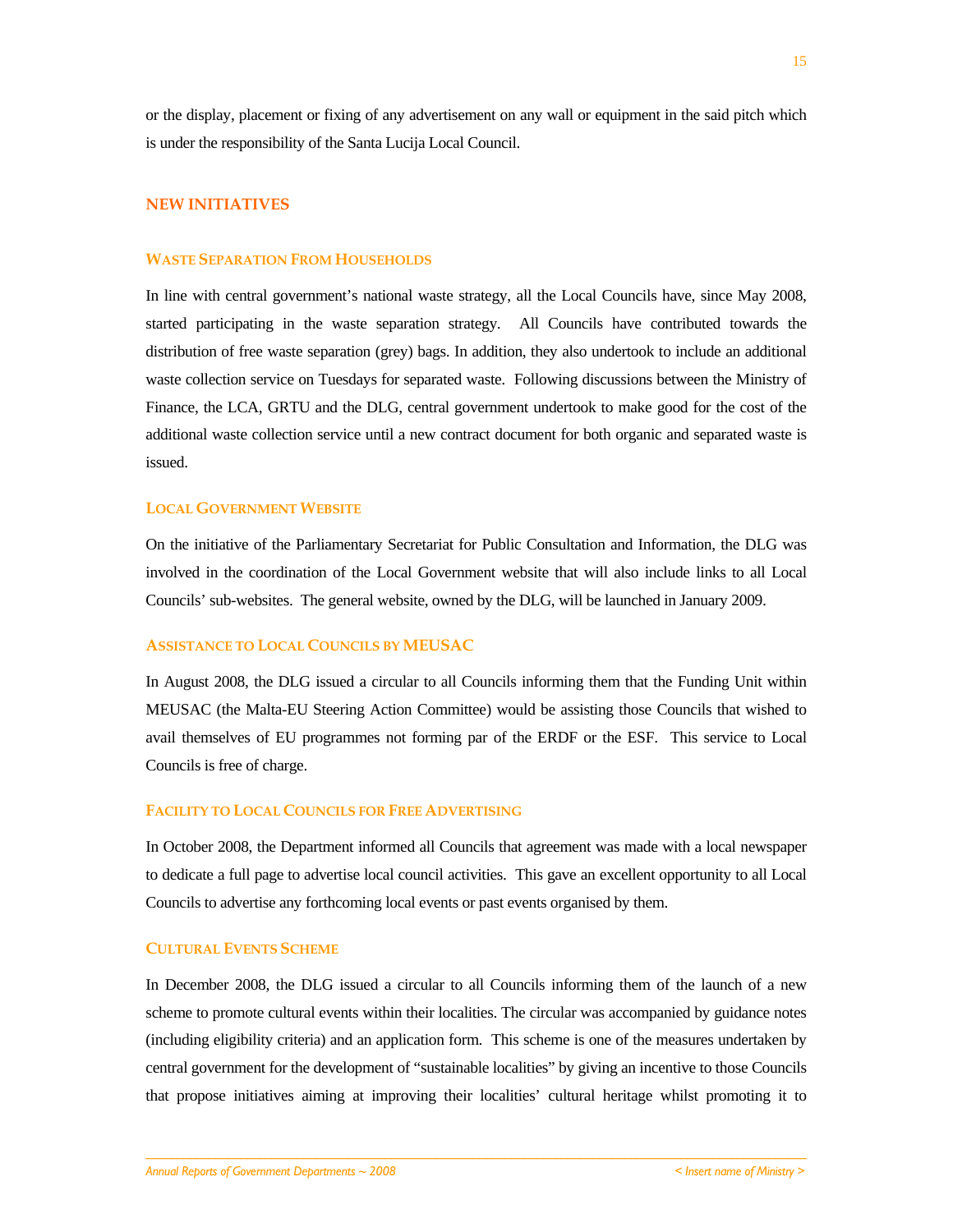domestic and foreign visitors alike. All applications for grant assistance under this scheme will be assessed by an independent evaluation board. A fund of  $\epsilon$ 93,000 has been allocated for this scheme.

#### **SCHEME FOR ENERGY SAVING PROJECTS BY LOCAL COUNCILS**

In December 2008 another scheme was launched to all Councils. This scheme is aimed at giving an incentive to those Councils that propose a feasible energy saving scheme. The scheme also signifies centra government's commitment in effectively supporting such initiatives. The circular was accompanied by guidance notes and application form. All applications for grant assistance under this scheme will be assessed by an independent evaluation board and each successful Council would be eligible for financial assistance of a maximum of  $\epsilon$ 10,000. The fund allocated for this scheme is of  $\epsilon$ 150,000.

#### **INTERNATIONAL COMMITMENTS**

# **EUROPEAN UNION COMMITMENTS**

#### *URBACT Programme*

The DLG is the national representative on the URBACT Programme (an EU programme funded by the European Regional Development Fund). This programme aims to foster the exchange of experience among European cities and the capitalisation and dissemination of knowledge on sustainable urban development related issues. The current programme (URBACT II) is aimed at improving the effectiveness of sustainable integrated urban development in Europe with a view to implementing the European Lisbon-Gothenburg Strategy (that addresses the issues of competitiveness, growth and jobs).

#### *Participation at National Level*

On a local level, the DLG is a partner in the EU project *Promoting Equal Opportunities through Empowerment* that is led by the National Commission for the Promotion of Equality (NCPE). The objectives of the project are to reach out to the inactive segment of the Maltese population, and to effectively make use of role models. The input of the Department was to assist the NCPE in the dissemination of information to all Councils on activities that promote gender mainstreaming and seminars during which examples of good practice were given.

# **COUNCIL OF EUROPE COMMITMENTS**

#### *Steering Committee for Local and Regional Democracy*

As member in the Steering Committee for Local and Regional Democracy (CDLR), the director participated in the plenary session held between 2 and 4 June 2008 wherein several reports prepared by the sub committees were discussed, including reports on regionalisation in Europe, a draft additional protocol